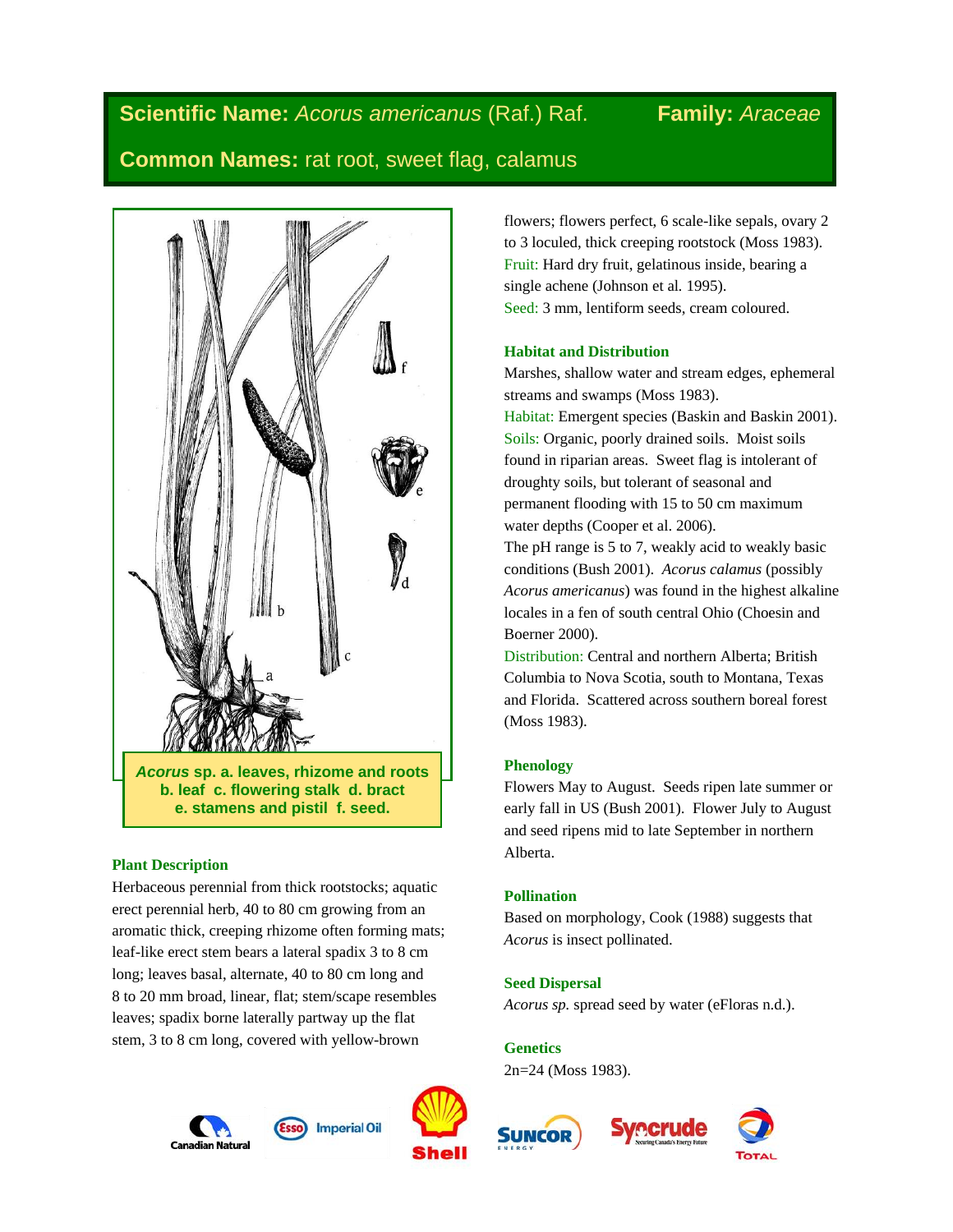## **Symbiosis**

Plants from Ohio (*A. calamus*) have vesiculararbuscular mycorrhizal (Bohrer et al. 2004).



#### **Seed Processing**

Harvest Dates: Late summer or early fall (Bush 2001).

Collection: Heads can be handpicked or snipped. Seed Weight: 0.526 to 0.922 g/1,000 seeds (0.746 average).

Cleaning: Air-dry fruit at 15 to 25°C. Crush material or remove large chaff and crush remaining material. Sieve to remove seeds from chaff using appropriate size screens. Small chaff and dust can be removed by winnowing.

Storage: Store in sealed containers.

#### **Propagation**

# Natural Regeneration: By seed (Bush 2001) and by rhizome.

Germination: Smreciu et al. (2012) found that fresh seed germinated very well, with 90% of the seed germinating with no stratification. They also found that some seed stored at room temperature for 6 months went into dormancy, which could be broken

Canadian Natura



**Imperial Oil** 



with stratification. Seed required exposure to sunlight and preferred warmer temperatures to germinate. Motley (1994) found that seed required moist to saturated substrate and full sun. Shipley and Parent (1991) obtain 91% germination after 30 days using 9 month old seeds from Ontario planted in pots filled with acid-washed sand and remaining 1 cm filled with a commercial potting soil. Pre-treatment: No pre-treatment required for fresh seed and a four week cold stratification was used to break the dormancy of stored seed (Smreciu et al. 2012). None required (Bush 2001). Placed in porous nylon bags and buried in wet sand for 9 months of cold stratification (4°C) (Shipley and Parent 1991). Direct Seeding: Germinates in less than 2 weeks with



*Acorus americanus* **spadex and spathe (flowering florescence and bract).**



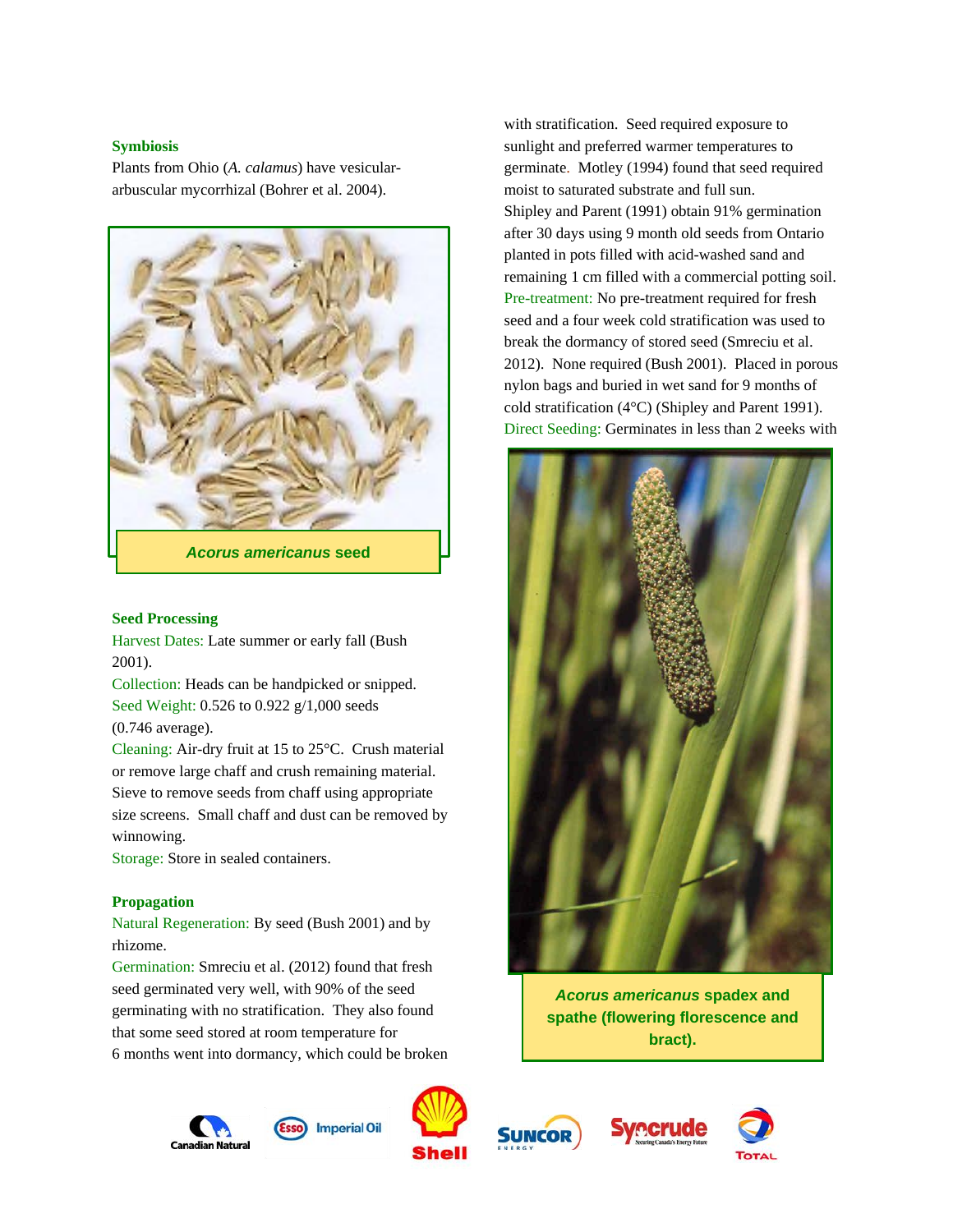direct seeding (Bush 2001).

Vegetative Propagation: In an experiment performed by Smreciu et al. (2012) rhizome cuttings with some roots and leaves still attached had 100% survival rates. They also found that rhizome pieces with roots had good to fair survival and cuttings without roots or shoots did not survive. Plants can be propagated by division, specifically of the rhizome. There was a 38% survival of non-leafy rhizome cuttings the first year and 23% survival after 3 years; a 71% survival of leafy rhizomes the first year and 37% survival after 3 years in northeastern Alberta oil sands tailings pond.



**Rhizome cutting of** *Acorus americanus* **with attached leaves and roots.**

#### **Aboriginal/Food Uses**

Food: Can be chewed directly after picking (Duke 1992, Kindscher 1987, Northern Bushcraft n.d.). Rhizome can be made tender by prolonged boiling (Northern Bushcraft n.d.).

Some authors suggest stimulation, others hallucination from overconsumption. Was chewed in lieu of tobacco in Depression years. Can be boiled with maple sap to prepare candied sweet flag (Duke 1992). Young tender leaves can be added to salad (Kindscher 1987).

Medicinal: The bitter and aromatic rhizomes are highly valued as a multiple-usage medicine. Rhizome is chewed to treat colds and coughs, rheumatism, toothaches, headaches, muscle pain, and intestinal worms. Boiled rhizome may be used as an expectorant and to treat tonsillitis, sinus congestion, pneumonia, diabetes, high blood pressure or menstrual cramps. Also used as an antibiotic and insecticide (Marles et al. 2000).

Other: Calamus ascribed mystic powers and leaves used to make ceremonial garlands (Kindscher 1987).

# **Wildlife/Forage Usage**

Wildlife: Rhizomes are eaten by muskrats and seeds are eaten by wood ducks. Waterfowl use sweet flag for habitat (Bush 2001).

Livestock: Little or no value for livestock.

#### **Commercial Resources**

Availability: Could be developed as an aqua-cultural product by modifying wild rice production methods (Marles et al. 2000). Cultivars: None are known. Uses: Essential oil for aromatherapy (Aromatherapies.net 2010). Plant is an effective insect repellent (Northern Bushcraft n.d.).

#### **Reclamation Potential**

Studies are currently being done using *Acorus americanus* in the Athabasca oil sands region in wetlands reclamation. *Acorus americanus* is important in developing ecological diversity in









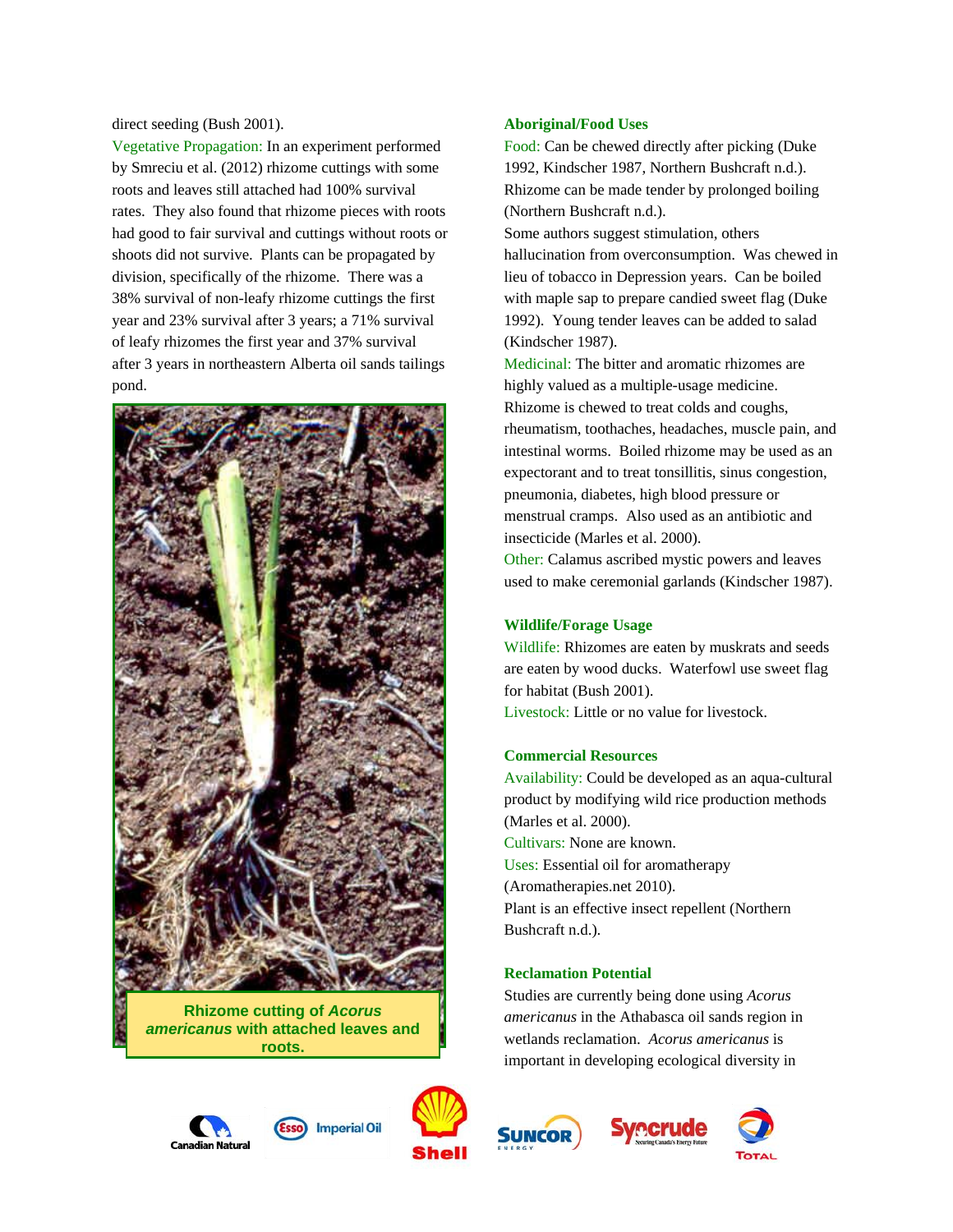disturbed wetlands. As well, it is a culturally significant plant for the Aboriginal peoples in Northern Alberta (Smreciu et al. 2012).

#### **Notes**

Chromosome studies have shown that *Acorus calamus* plants are tetraploid and fertile in Asia, triploid and sterile in Europe, and mostly diploid and fertile in North America. Some authors believe that the North American diploids should be recognized as a distinct species, *Acorus americanus* (Rafinesque) Rafinesque. As for the eastern North American triploid populations, they are believed to have been introduced by early European settlers (Motley 1994, Packer and Ringius 1984). It is possible that there was intentional propagation of *Acorus* in some locations by Aboriginal people (Marles et al. 2000). *Acorus calamus* can survive long periods of anoxia (oxygen deprivation (Joly and Brandle 1995)).

### **Photo Credits**

Photos 1 to 3: Wild Rose Consulting, Inc. Line Diagram: John Maywood, with permission from Bruce Peel Special Collection, University of Alberta.

#### **References**

Aromatherapies.net, 2010. Calamus Sweet Flag Oil – *Acorus calamus*.

[http://www.aromatherapies.net/blog/calamus-sweet](http://www.aromatherapies.net/blog/calamus-sweet-flag-oil-acorus-calamus.html)[flag-oil-acorus-calamus.html](http://www.aromatherapies.net/blog/calamus-sweet-flag-oil-acorus-calamus.html) [Last accessed June 13, 2013].

Baskin, C.C. and J.M. Baskin, 2001. Seeds – Ecology, Biogeography, and Evolution of Dormancy and Germination. Academic Press, San Diego, California, USA.

Bohrer, K.E., C.F. Friese and J.P. Amon, 2004. Seasonal dynamics of arbuscular mycorrhizal fungi in differing wetland habitats. Mycorrhiza 14: 329- 337.

Bush , T., 2001. Sweet Flag (*Acorus calamus* L.). USDA NRCS Plant Materials Database.

Canadian Natura



#### [http://www.plant-](http://www.plant-materials.nrcs.usda.gov/pubs/mipmcfs3081.pdf)

[materials.nrcs.usda.gov/pubs/mipmcfs3081.pdf](http://www.plant-materials.nrcs.usda.gov/pubs/mipmcfs3081.pdf) [Last accessed July 18, 2013].

Choesin, D.N. and R.E.J. Boerner, 2000. Vegetation and ground water alkalinity of Betsch Fen, a remnant of periglacial fen in south central Ohio. Castanea 65(3): 193-206.

Cook, C.D.K., 1988. Wind pollination in aquatic angiosperms. Annals of the Missouri Botanical Garden 75(3): 768-777.

Cooper, D.J., E.C. Wolf and E.A. Gage, 2006. Plant establishment for wetland reclamation: A review of plant establishment techniques, and species tolerances for water level and salinity. Department of Forest, Rangeland and Watershed Stewardship, Colorado State University, Fort Collins, Colorado, USA. 115 pp.

Duke, J.A., 1992. *Acorus calamus* L. (Araceae) Calamus, Sweetflag. IN: Handbook of Edible Weeds. CRC Press, Boca Raton, Florida. pp. 18-19.

eFloras, n.d. *Calla palustris* Linnaeus. Flora of North America. [http://www.efloras.org/florataxon.aspx?flora\\_id=1&t](http://www.efloras.org/florataxon.aspx?flora_id=1&taxon_id=200027260) [axon\\_id=200027260](http://www.efloras.org/florataxon.aspx?flora_id=1&taxon_id=200027260) [Last accessed July 17, 2013].

Johnson, D., L. Kershaw, A. MacKinnon and J. Pojar, 1995. Plants of the Western Boreal Forest and Aspen Parkland. Lone Pine Publishing and the Canadian Forest Service. Edmonton, Alberta. 392 pp.

Joly, C.A. and R. Brandle, 1995. Fermentation and adenylate metabolism of *Hedychium coronarium* J.G. Koenig (Zingiberaceae) and *Acorus calamus* L. (Araceae) under hypoxia and anoxia. Functional Ecology 9: 505-510.

Kindscher, K., 1987. *Acorus calamus* L. Calamus (sweet flag). IN: Edible Wild Plants of the Prairie.